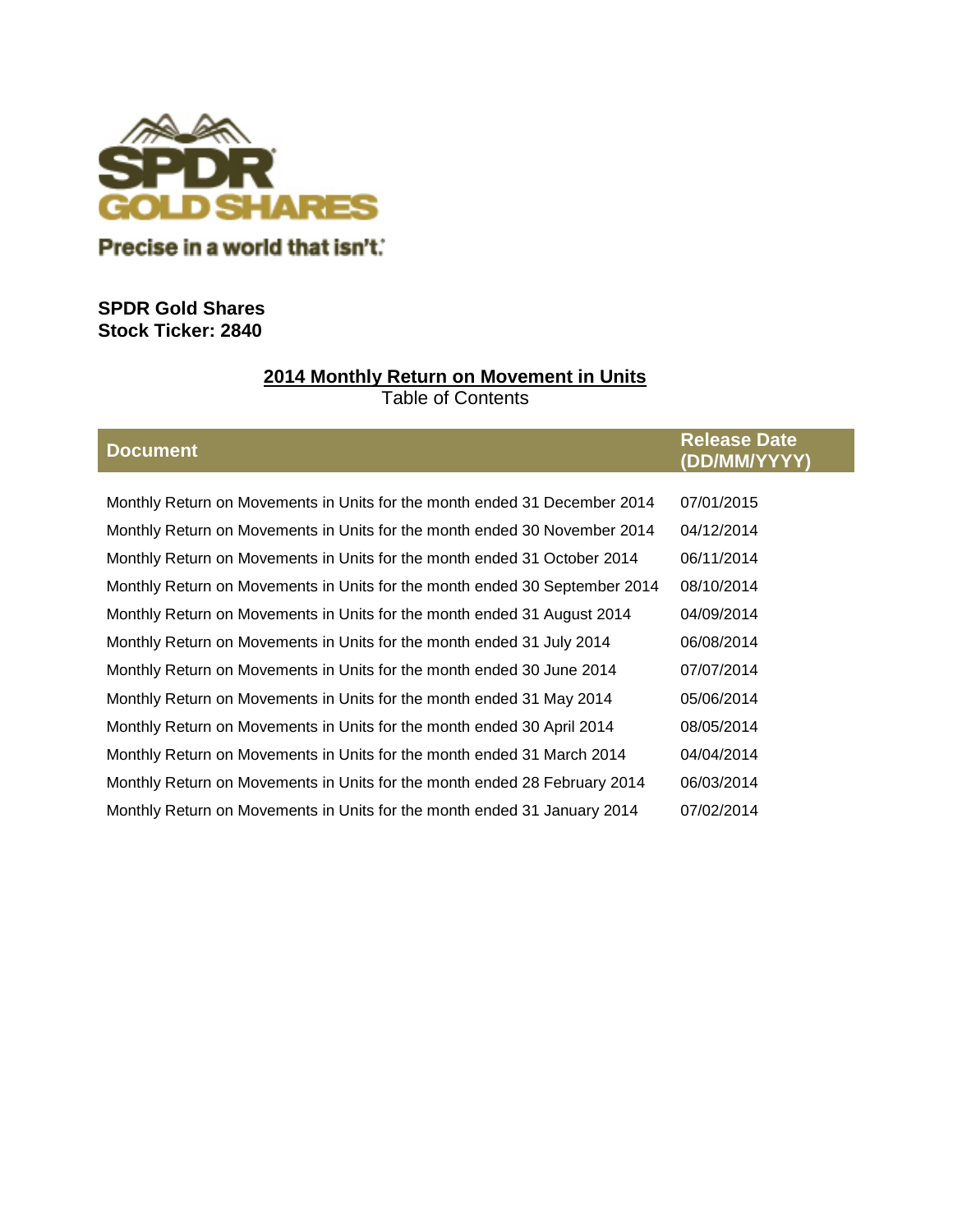

| For the month ended (dd/mm/yyyy) :<br>31/12/2014 |                 |                  |
|--------------------------------------------------|-----------------|------------------|
| To: Hong Kong Exchanges and Clearing Limited     |                 |                  |
| Name of Scheme                                   | SPDR GOLD TRUST |                  |
| Date Submitted                                   | 7/1/2015        |                  |
| 2840<br><b>Stock Code:</b>                       |                 |                  |
|                                                  |                 | No. of Units     |
| Balance at close of preceding month:             |                 | 240,000,000.00   |
| <b>Increase</b>                                  |                 |                  |
| Further Issues:                                  |                 | 6,500,000.00     |
| EGM approval date (if applicable):               | (dd/mm/yyyy)    |                  |
| Others (please specify                           | ):              | $\boldsymbol{0}$ |
| EGM approval date (if applicable):               | (dd/mm/yyyy)    |                  |
| (Decrease)                                       |                 |                  |
| Repurchase/cancellation:                         |                 | (9,300,000.00)   |
| EGM approval date (if applicable):               | (dd/mm/yyyy)    |                  |
| Others (please specify                           | ):              | $\overline{0}$   |
| EGM approval date (if applicable):               | (dd/mm/yyyy)    |                  |
| Balance at close of the month:                   |                 | 237,200,000.00   |
| Remarks:                                         |                 |                  |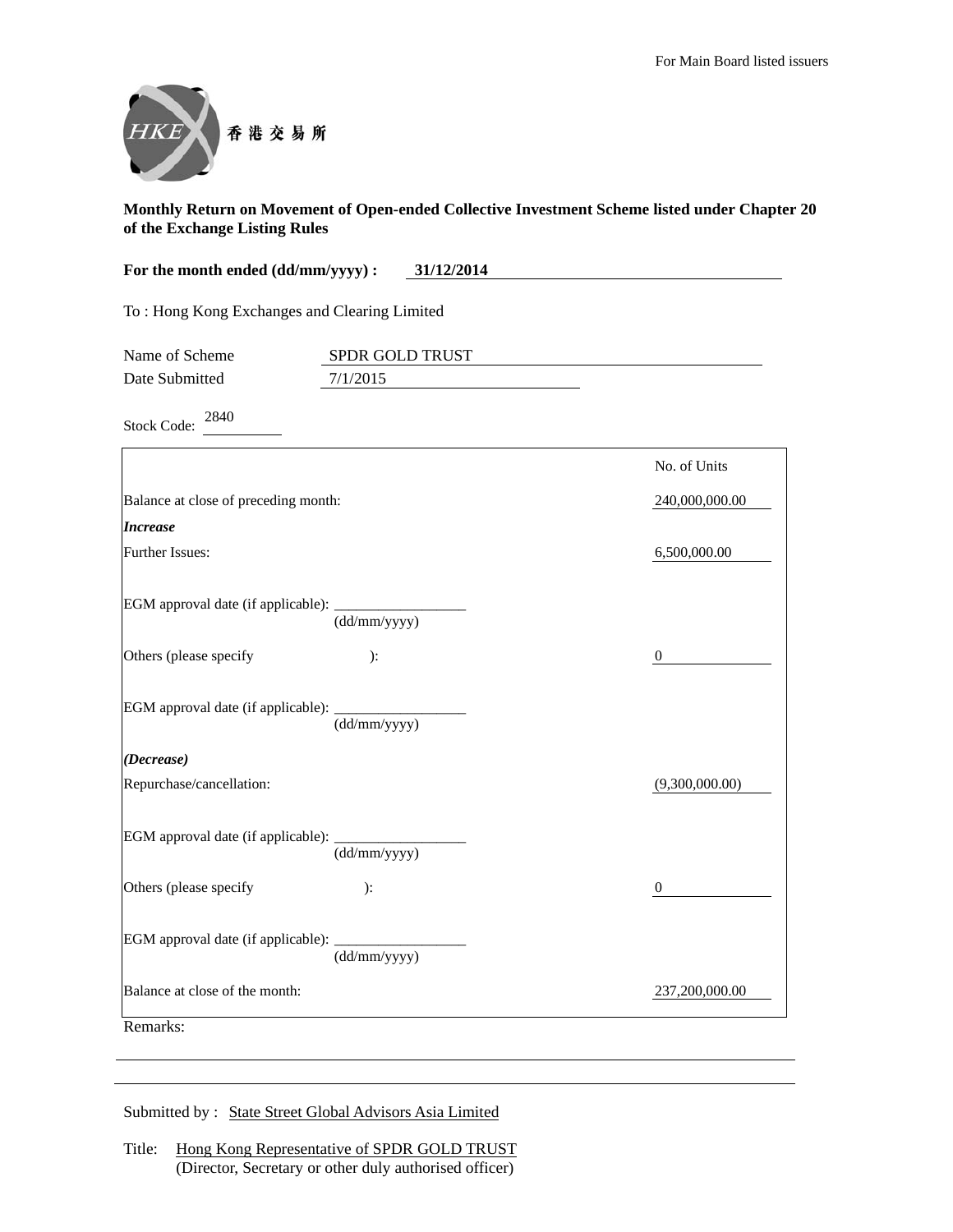

| For the month ended (dd/mm/yyyy) :<br>30/11/2014 |                 |                  |
|--------------------------------------------------|-----------------|------------------|
| To: Hong Kong Exchanges and Clearing Limited     |                 |                  |
| Name of Scheme                                   | SPDR GOLD TRUST |                  |
| Date Submitted                                   | 4/12/2014       |                  |
| 2840<br><b>Stock Code:</b>                       |                 |                  |
|                                                  |                 | No. of Units     |
| Balance at close of preceding month:             |                 | 247,800,000.00   |
| <b>Increase</b>                                  |                 |                  |
| Further Issues:                                  |                 | 800,000.00       |
| EGM approval date (if applicable):               | (dd/mm/yyyy)    |                  |
| Others (please specify                           | ):              | $\boldsymbol{0}$ |
| EGM approval date (if applicable):               | (dd/mm/yyyy)    |                  |
| (Decrease)                                       |                 |                  |
| Repurchase/cancellation:                         |                 | (8,600,000.00)   |
| EGM approval date (if applicable):               | (dd/mm/yyyy)    |                  |
| Others (please specify                           | ):              | $\boldsymbol{0}$ |
| EGM approval date (if applicable):               | (dd/mm/yyyy)    |                  |
| Balance at close of the month:                   |                 | 240,000,000.00   |
| Remarks:                                         |                 |                  |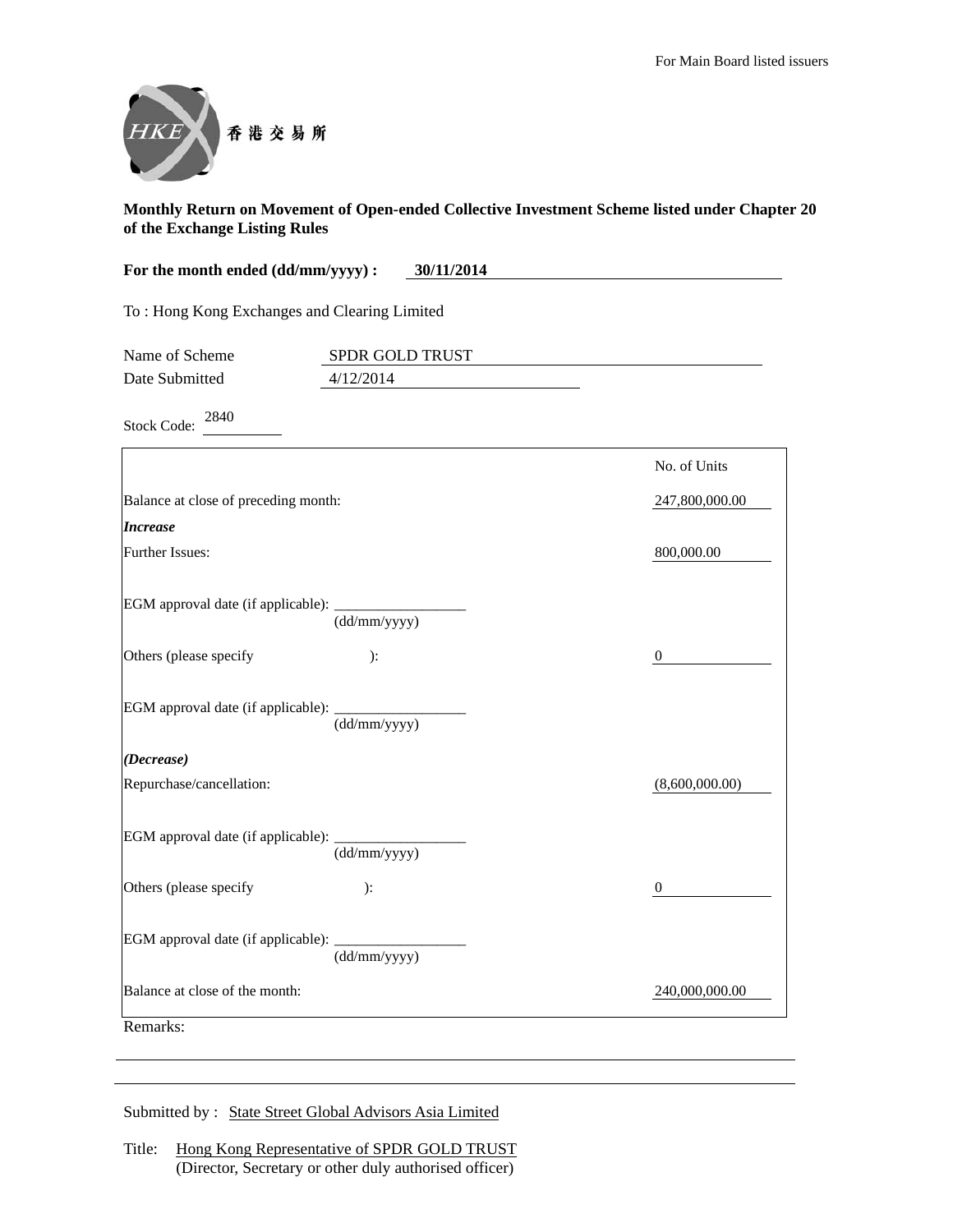

| For the month ended (dd/mm/yyyy) :<br>31/10/2014 |                              |                  |
|--------------------------------------------------|------------------------------|------------------|
| To: Hong Kong Exchanges and Clearing Limited     |                              |                  |
| Name of Scheme<br>Date Submitted                 | SPDR GOLD TRUST<br>6/11/2014 |                  |
| 2840<br><b>Stock Code:</b>                       |                              |                  |
|                                                  |                              | No. of Units     |
| Balance at close of preceding month:             |                              | 257,300,000.00   |
| <i><b>Increase</b></i>                           |                              |                  |
| Further Issues:                                  |                              | 1,200,000.00     |
| EGM approval date (if applicable):               | (dd/mm/yyyy)                 |                  |
| Others (please specify                           | ):                           | $\boldsymbol{0}$ |
| EGM approval date (if applicable):               | (dd/mm/yyyy)                 |                  |
| (Decrease)                                       |                              |                  |
| Repurchase/cancellation:                         |                              | (10,700,000.00)  |
| EGM approval date (if applicable):               | (dd/mm/yyyy)                 |                  |
| Others (please specify                           | ):                           | $\overline{0}$   |
| EGM approval date (if applicable):               | (dd/mm/yyyy)                 |                  |
| Balance at close of the month:                   |                              | 247,800,000.00   |
| Remarks:                                         |                              |                  |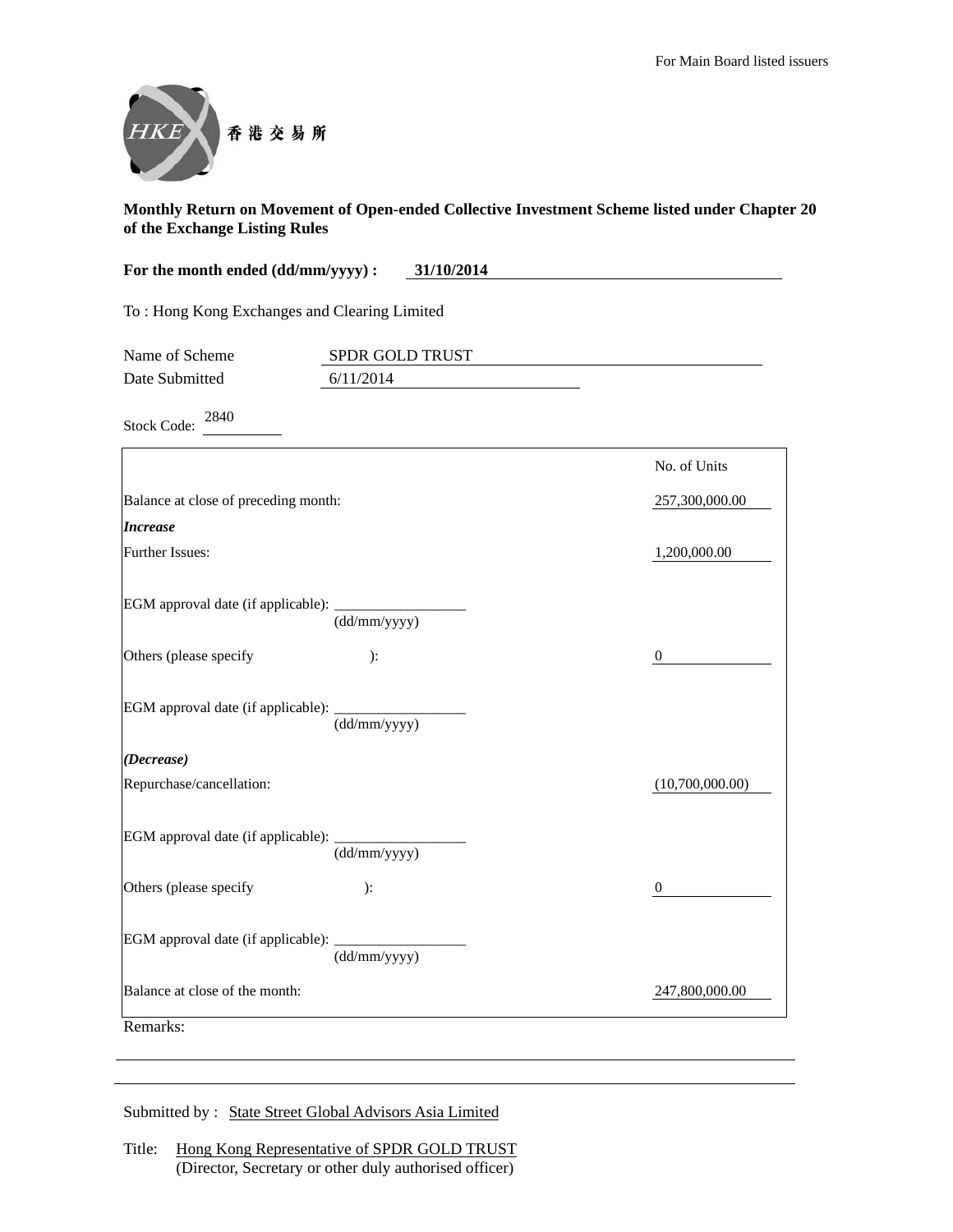

| For the month ended (dd/mm/yyyy) :<br>30/9/2014 |                    |                 |
|-------------------------------------------------|--------------------|-----------------|
| To: Hong Kong Exchanges and Clearing Limited    |                    |                 |
| Name of Scheme                                  | SPDR GOLD TRUST    |                 |
| Date Submitted                                  | 8/10/2014          |                 |
| 2840<br><b>Stock Code:</b>                      |                    |                 |
|                                                 |                    | No. of Units    |
| Balance at close of preceding month:            |                    | 265,600,000.00  |
| <b>Increase</b>                                 |                    |                 |
| <b>Further Issues:</b>                          |                    | 1,900,000.00    |
| Others (please specify                          | (dd/mm/yyyy)<br>): | $\theta$        |
| EGM approval date (if applicable):              | (dd/mm/yyyy)       |                 |
| (Decrease)                                      |                    |                 |
| Repurchase/cancellation:                        |                    | (10,200,000.00) |
|                                                 |                    |                 |

| EGM approval date (if applicable): _____ | (dd/mm/yyyy) |                |
|------------------------------------------|--------------|----------------|
| Others (please specify                   | ):           | $\theta$       |
|                                          | (dd/mm/yyyy) |                |
| Balance at close of the month:           |              | 257,300,000.00 |
| Remarks:                                 |              |                |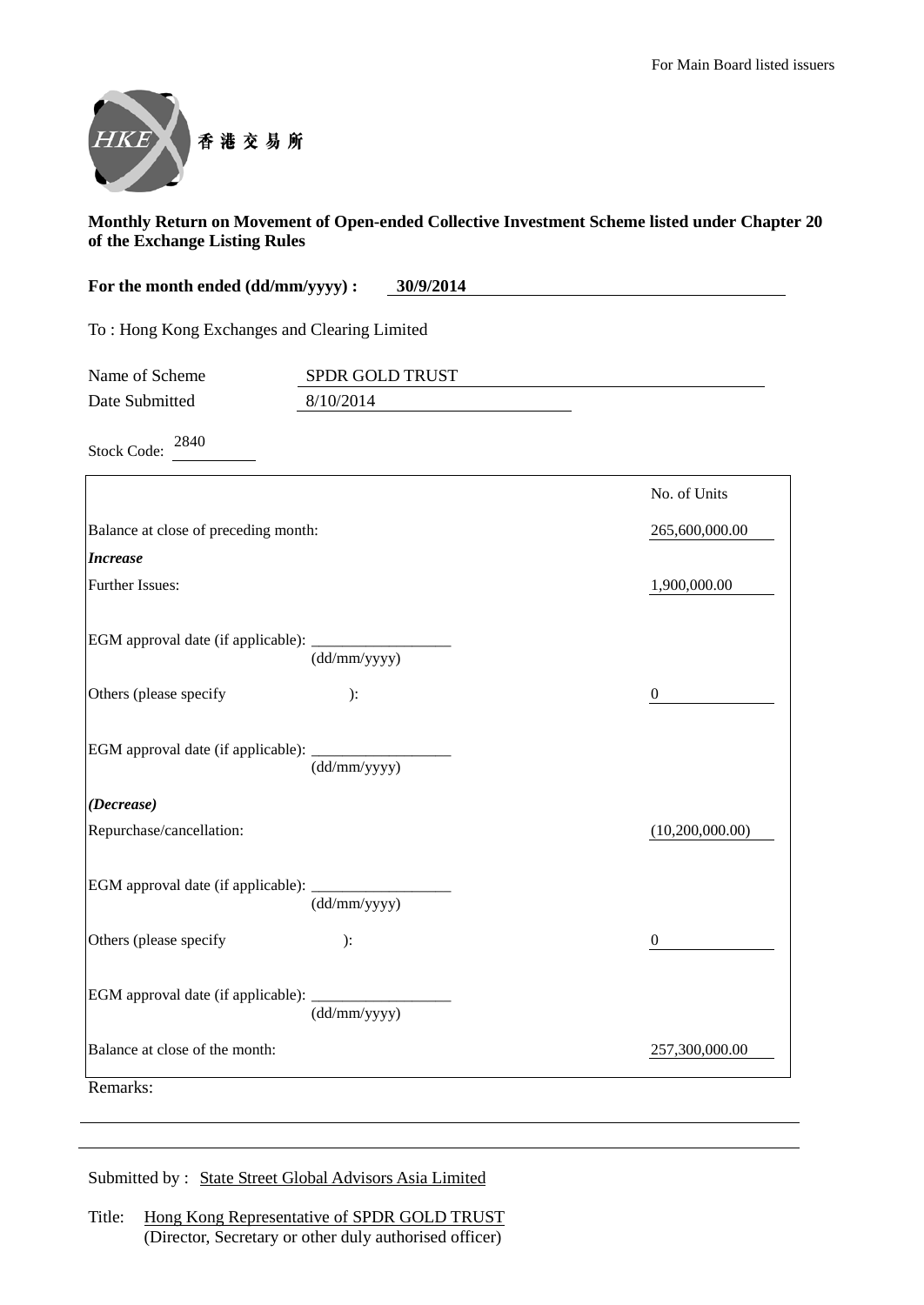

| For the month ended (dd/mm/yyyy) :               | 31/8/2014       |                  |
|--------------------------------------------------|-----------------|------------------|
| To: Hong Kong Exchanges and Clearing Limited     |                 |                  |
| Name of Scheme                                   | SPDR GOLD TRUST |                  |
| Date Submitted                                   | 4/9/2014        |                  |
| 2840<br><b>Stock Code:</b>                       |                 |                  |
|                                                  |                 | No. of Units     |
| Balance at close of preceding month:             |                 | 267,800,000.00   |
| <b>Increase</b>                                  |                 |                  |
| Further Issues:                                  |                 | 2,600,000.00     |
| EGM approval date (if applicable): ___________   | (dd/mm/yyyy)    |                  |
| Others (please specify                           | ):              | $\theta$         |
| EGM approval date (if applicable): _____________ | (dd/mm/yyyy)    |                  |
| (Decrease)                                       |                 |                  |
| Repurchase/cancellation:                         |                 | (4,800,000.00)   |
| EGM approval date (if applicable): _______       | (dd/mm/yyyy)    |                  |
| Others (please specify                           | ):              | $\boldsymbol{0}$ |
| EGM approval date (if applicable): ________      | (dd/mm/yyyy)    |                  |
| Balance at close of the month:                   |                 | 265,600,000.00   |
| Remarks:                                         |                 |                  |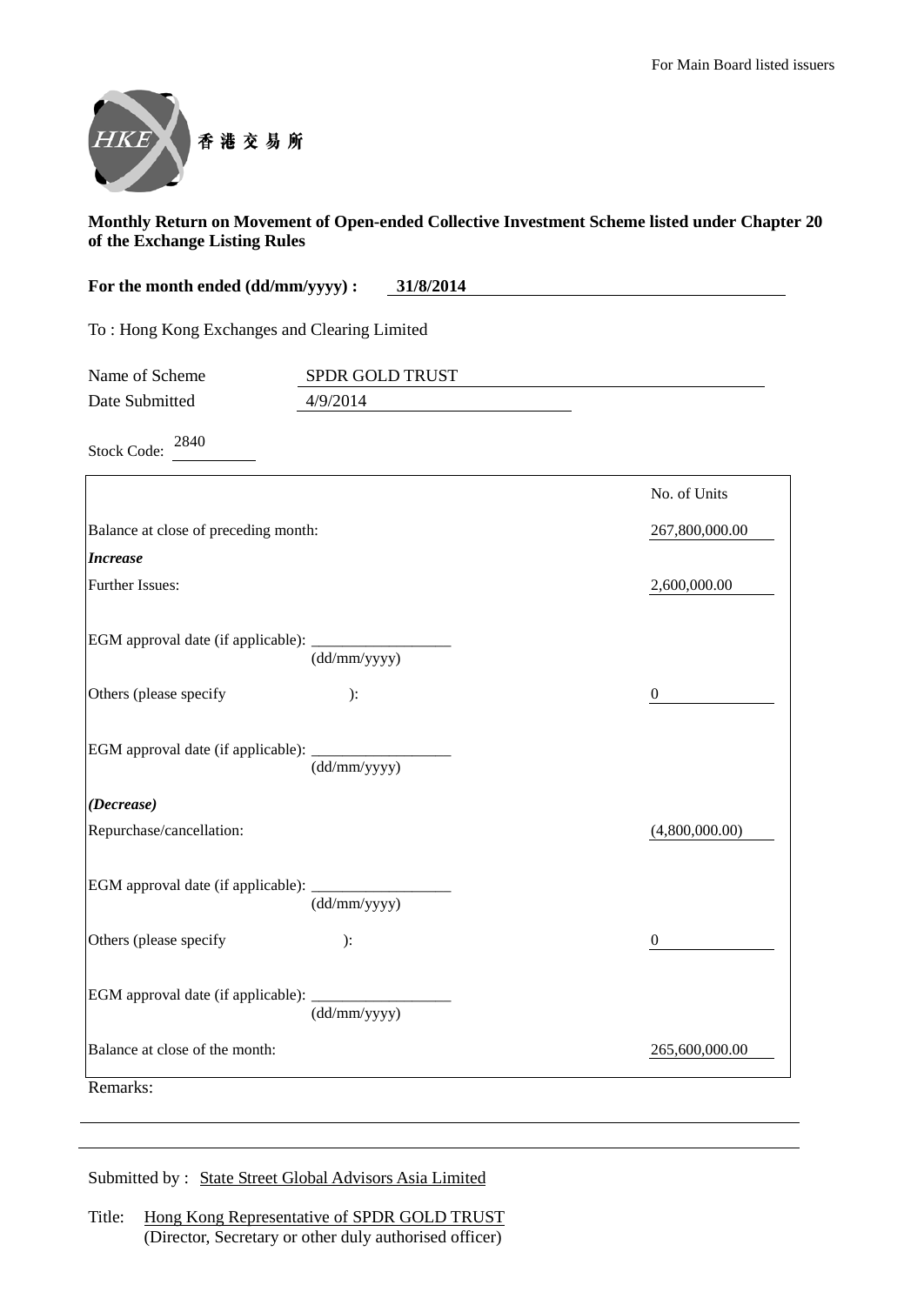

| For the month ended (dd/mm/yyyy) :                | 31/7/2014       |                |
|---------------------------------------------------|-----------------|----------------|
| To: Hong Kong Exchanges and Clearing Limited      |                 |                |
| Name of Scheme                                    | SPDR GOLD TRUST |                |
| Date Submitted                                    | 6/8/2014        |                |
| 2840<br><b>Stock Code:</b>                        |                 |                |
|                                                   |                 | No. of Units   |
| Balance at close of preceding month:              |                 | 264,000,000.00 |
| <b>Increase</b>                                   |                 |                |
| Further Issues:                                   |                 | 7,400,000.00   |
| EGM approval date (if applicable): _____________  | (dd/mm/yyyy)    |                |
| Others (please specify                            | ):              | $\theta$       |
| EGM approval date (if applicable): ______________ | (dd/mm/yyyy)    |                |
| (Decrease)                                        |                 |                |
| Repurchase/cancellation:                          |                 | (3,600,000.00) |
| EGM approval date (if applicable):                | (dd/mm/yyyy)    |                |
| Others (please specify                            | ):              | $\theta$       |
| EGM approval date (if applicable):                | (dd/mm/yyyy)    |                |
| Balance at close of the month:                    |                 | 267,800,000.00 |
| Remarks:                                          |                 |                |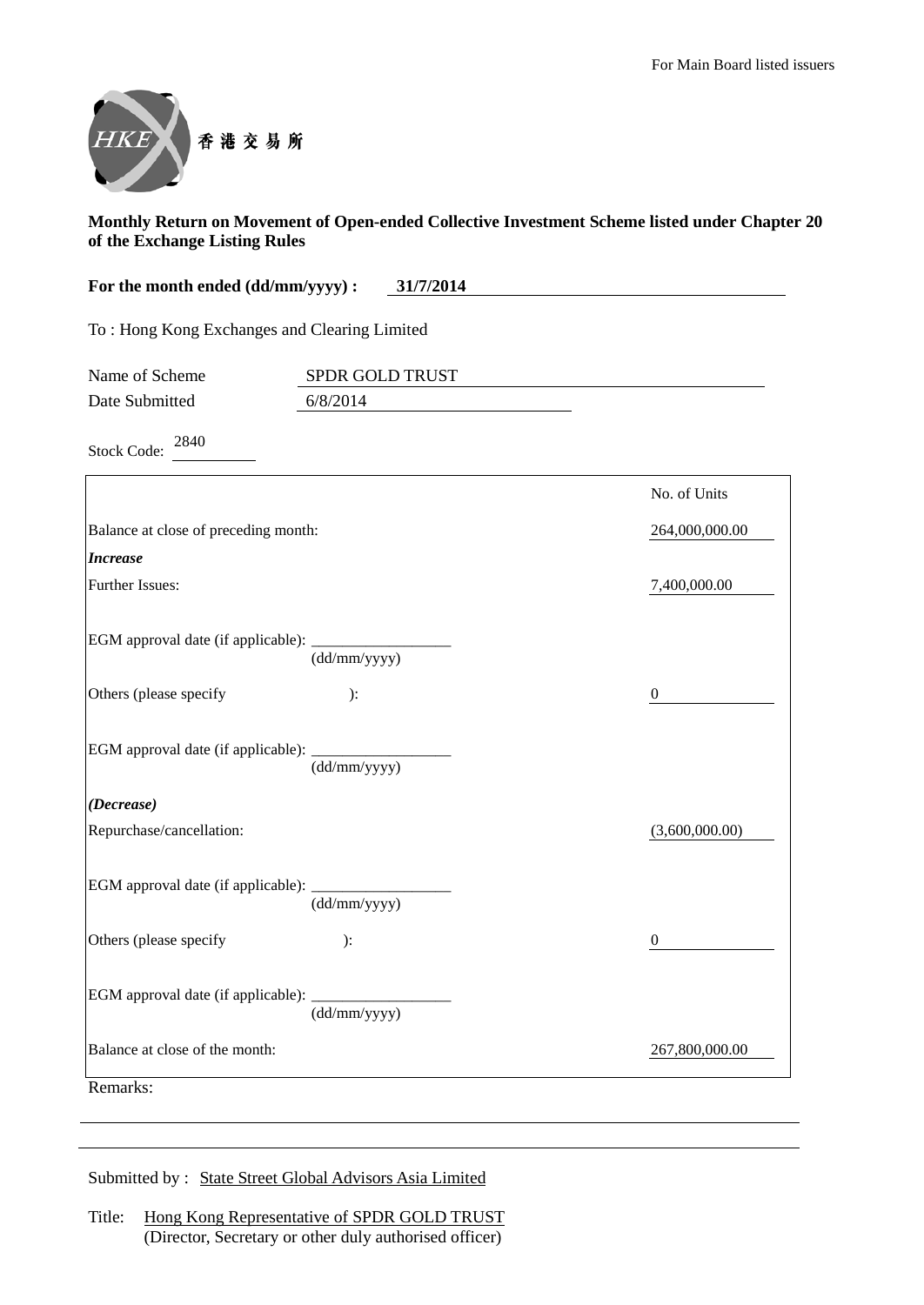

| For the month ended (dd/mm/yyyy) :<br>30/6/2014    |                 |                  |
|----------------------------------------------------|-----------------|------------------|
| To: Hong Kong Exchanges and Clearing Limited       |                 |                  |
| Name of Scheme                                     | SPDR GOLD TRUST |                  |
| Date Submitted                                     | 7/7/2014        |                  |
| 2840<br><b>Stock Code:</b>                         |                 |                  |
|                                                    |                 | No. of Units     |
| Balance at close of preceding month:               |                 | 262,100,000.00   |
| <b>Increase</b>                                    |                 |                  |
| Further Issues:                                    |                 | 3,300,000.00     |
| EGM approval date (if applicable): _______________ | (dd/mm/yyyy)    |                  |
| Others (please specify                             | ):              | $\boldsymbol{0}$ |
|                                                    | (dd/mm/yyyy)    |                  |
| (Decrease)                                         |                 |                  |
| Repurchase/cancellation:                           |                 | (1,400,000.00)   |
| EGM approval date (if applicable): _______         | (dd/mm/yyyy)    |                  |

Others (please specify ): 0

Balance at close of the month: 264,000,000.00

(dd/mm/yyyy)

Submitted by : State Street Global Advisors Asia Limited

EGM approval date (if applicable): \_\_\_\_\_\_\_\_\_\_\_\_\_\_\_\_\_\_

Remarks: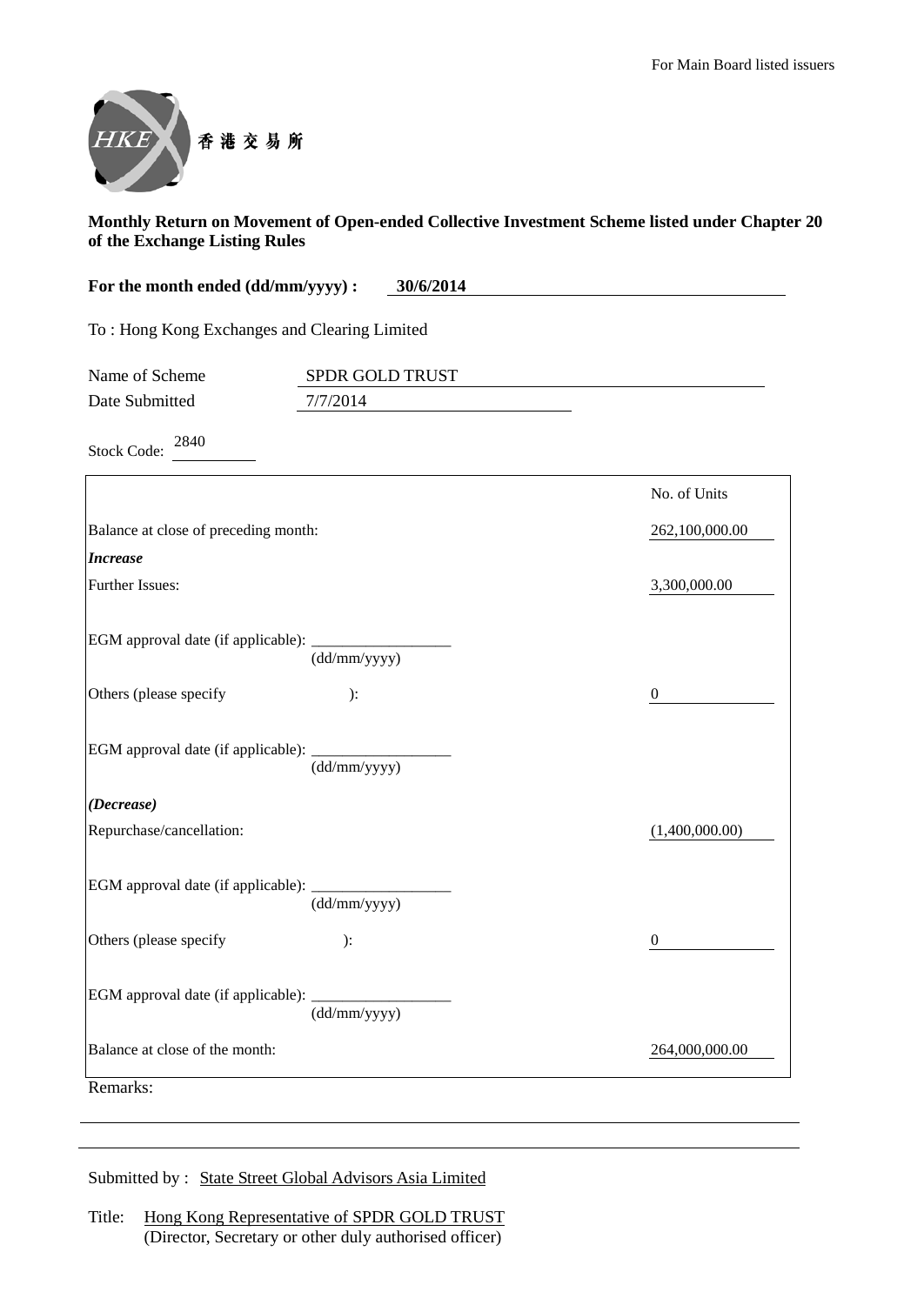

| For the month ended (dd/mm/yyyy) :<br>31/5/2014 |                 |                |
|-------------------------------------------------|-----------------|----------------|
| To: Hong Kong Exchanges and Clearing Limited    |                 |                |
| Name of Scheme                                  | SPDR GOLD TRUST |                |
| Date Submitted                                  | 5/6/2014        |                |
| 2840<br><b>Stock Code:</b>                      |                 |                |
|                                                 |                 | No. of Units   |
| Balance at close of preceding month:            |                 | 262,900,000.00 |
| <b>Increase</b>                                 |                 |                |
| Further Issues:                                 |                 | 4,400,000.00   |
| EGM approval date (if applicable):              | (dd/mm/yyyy)    |                |
| Others (please specify                          | ):              | $\mathbf{0}$   |
| EGM approval date (if applicable):              | (dd/mm/yyyy)    |                |
| (Decrease)                                      |                 |                |
| Repurchase/cancellation:                        |                 | (5,200,000.00) |
| EGM approval date (if applicable):              | (dd/mm/yyyy)    |                |
| Others (please specify                          | $\mathbf{.}$    | 0              |
| EGM approval date (if applicable):              | (dd/mm/yyyy)    |                |
| Balance at close of the month:                  |                 | 262,100,000.00 |
| Remarks:                                        |                 |                |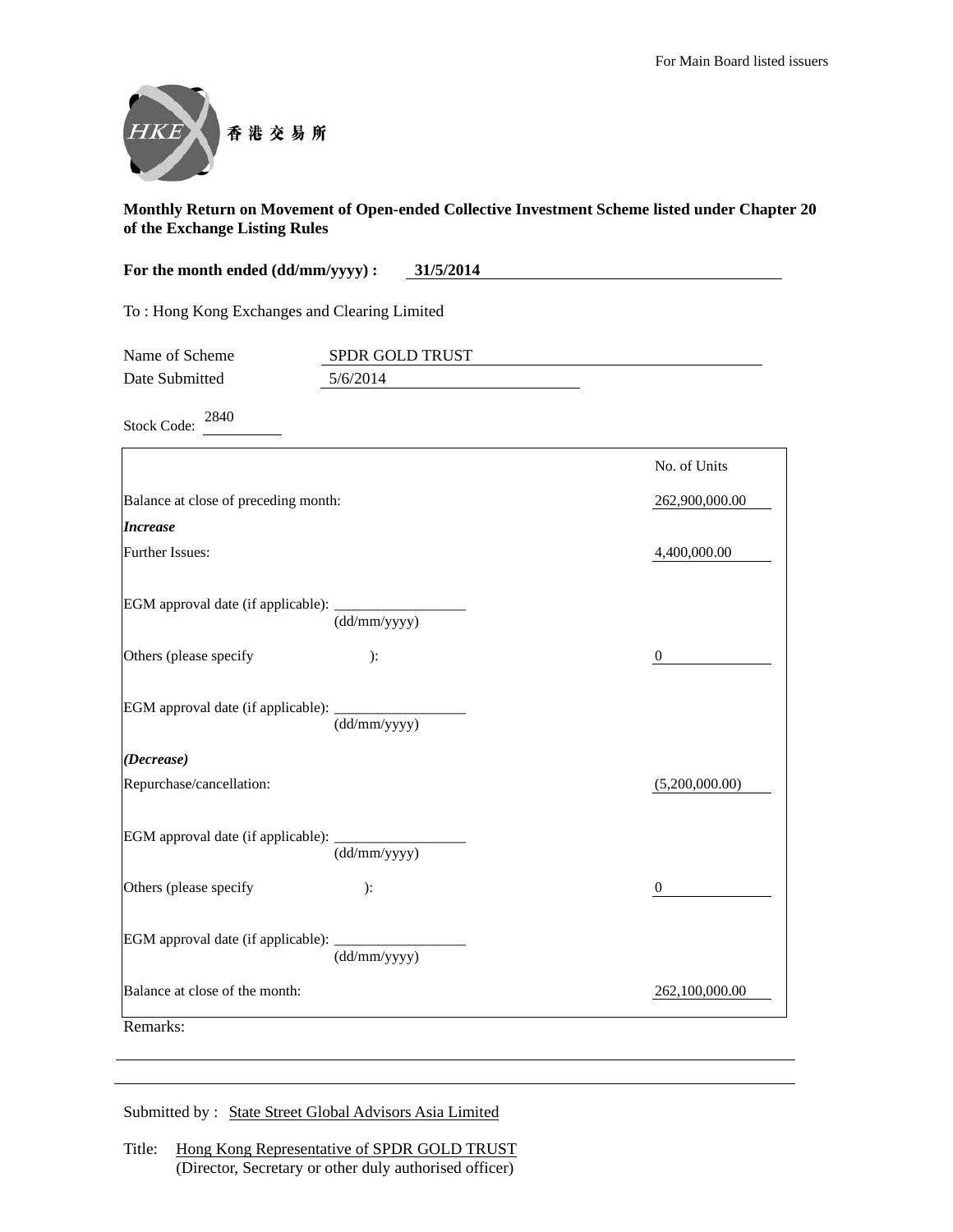

| For the month ended (dd/mm/yyyy) :           | 30/4/2014       |                  |
|----------------------------------------------|-----------------|------------------|
| To: Hong Kong Exchanges and Clearing Limited |                 |                  |
| Name of Scheme                               | SPDR GOLD TRUST |                  |
| Date Submitted                               | 8/5/2014        |                  |
| 2840<br><b>Stock Code:</b>                   |                 |                  |
|                                              |                 | No. of Units     |
| Balance at close of preceding month:         |                 | 271,200,000.00   |
| <b>Increase</b>                              |                 |                  |
| Further Issues:                              |                 | 1,800,000.00     |
| EGM approval date (if applicable):           | (dd/mm/yyyy)    |                  |
| Others (please specify                       | ):              | $\boldsymbol{0}$ |
| EGM approval date (if applicable):           | (dd/mm/yyyy)    |                  |
| (Decrease)                                   |                 |                  |
| Repurchase/cancellation:                     |                 | (10,100,000.00)  |
| EGM approval date (if applicable):           | (dd/mm/yyyy)    |                  |
| Others (please specify                       | ):              | $\boldsymbol{0}$ |
| EGM approval date (if applicable):           | (dd/mm/yyyy)    |                  |
| Balance at close of the month:               |                 | 262,900,000.00   |
| Remarks:                                     |                 |                  |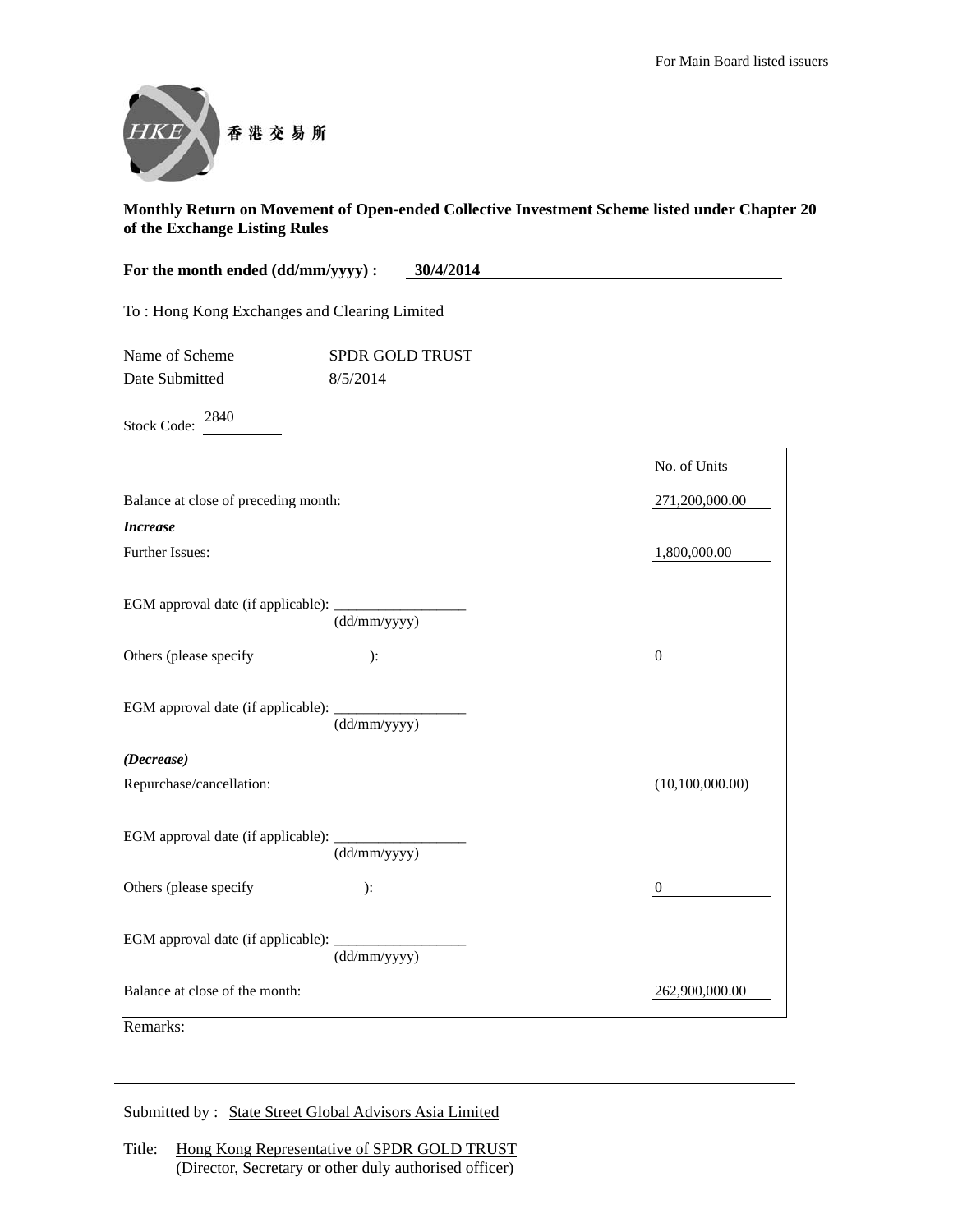

| For the month ended (dd/mm/yyyy) :           | 31/3/2014       |                |
|----------------------------------------------|-----------------|----------------|
| To: Hong Kong Exchanges and Clearing Limited |                 |                |
| Name of Scheme                               | SPDR GOLD TRUST |                |
| Date Submitted                               | 4/4/2014        |                |
| 2840<br><b>Stock Code:</b>                   |                 |                |
|                                              |                 | No. of Units   |
| Balance at close of preceding month:         |                 | 268,000,000.00 |
| <b>Increase</b>                              |                 |                |
| <b>Further Issues:</b>                       |                 | 8,500,000.00   |
| EGM approval date (if applicable):           | (dd/mm/yyyy)    |                |
| Others (please specify                       | ):              | 0              |
| EGM approval date (if applicable):           | (dd/mm/yyyy)    |                |
| (Decrease)                                   |                 |                |
| Repurchase/cancellation:                     |                 | (5,300,000.00) |
| EGM approval date (if applicable):           | (dd/mm/yyyy)    |                |
| Others (please specify                       | ):              | 0              |
| EGM approval date (if applicable):           | (dd/mm/yyyy)    |                |
| Balance at close of the month:               |                 | 271,200,000.00 |
| Remarks:                                     |                 |                |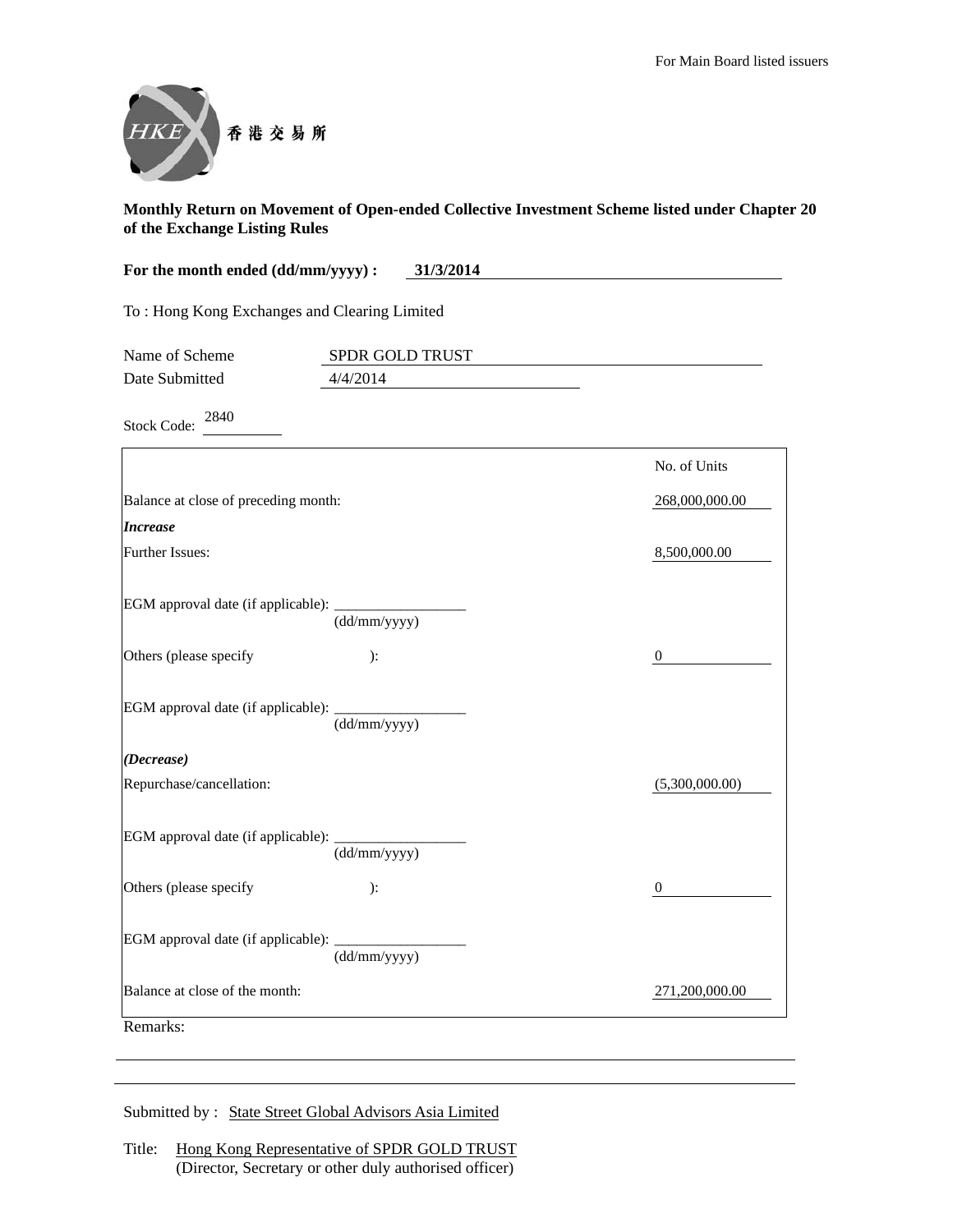

| For the month ended (dd/mm/yyyy) :<br>28/2/2014 |                 |                |  |  |
|-------------------------------------------------|-----------------|----------------|--|--|
| To: Hong Kong Exchanges and Clearing Limited    |                 |                |  |  |
| Name of Scheme                                  | SPDR GOLD TRUST |                |  |  |
| Date Submitted                                  | 6/3/2014        |                |  |  |
| 2840<br><b>Stock Code:</b>                      |                 |                |  |  |
|                                                 |                 | No. of Units   |  |  |
| Balance at close of preceding month:            |                 | 264,400,000.00 |  |  |
| <b>Increase</b>                                 |                 |                |  |  |
| Further Issues:                                 |                 | 7,100,000.00   |  |  |
| EGM approval date (if applicable):              | (dd/mm/yyyy)    |                |  |  |
| Others (please specify                          | ):              | $\theta$       |  |  |
| EGM approval date (if applicable):              | (dd/mm/yyyy)    |                |  |  |
| (Decrease)                                      |                 |                |  |  |
| Repurchase/cancellation:                        |                 | (3,500,000.00) |  |  |
| EGM approval date (if applicable):              | (dd/mm/yyyy)    |                |  |  |
| Others (please specify                          | ):              | 0              |  |  |
| EGM approval date (if applicable):              | (dd/mm/yyyy)    |                |  |  |
| Balance at close of the month:                  |                 | 268,000,000.00 |  |  |
| Remarks:                                        |                 |                |  |  |